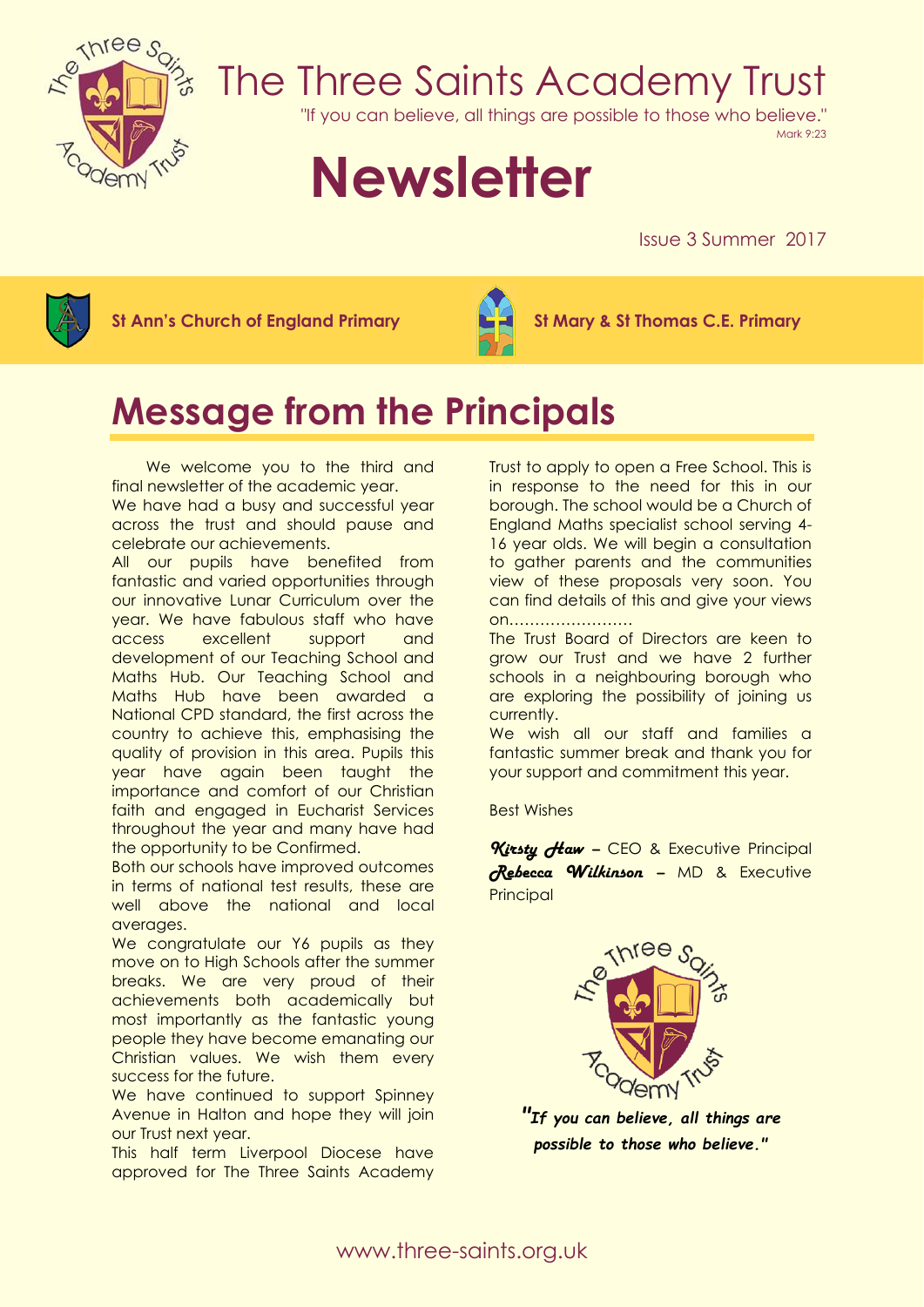

### **News from St Mary & St Thomas** *Believe, Achieve, Shine*

#### **Believe, Achieve, Shine Awards**

This term we held our annual awards evening where we award three pupils, from each class, our Believe, Achieve and Shine awards. We then choose a pupil who is awarded with our Citizen of the Year award for being a fantastic ambassador for our school. The children who won awards have worked incredibly hard all year, are excellent role models and have contributed greatly to school life. Here is a picture of the proud winners.



**Careers Day**

This term the School Council organised a careers day where the pupils had the opportunity to speak with a number of professionals from a range of jobs. Our pupils had lots of questions and this helped them think about their next steps in the future and what they may want to work towards. We were really grateful to everybody who helped us out.



#### **Summer Trips**

This term our pupils have enjoyed a range of educational trips. Reception visited Windmill Farm. Year 1&2 visited Chester Zoo and Year 3- 6 visited Ariel Extreme and Knowsley Safari Park. Each class thoroughly enjoyed their trip and learned lots from it. Reception really enjoyed meeting the different animals on the farm and learned about how they are all looked after. Year 1&2 all completed a workshop at Chester Zoo which looked at the curious creatures which live in the zoo. Years 3-6 faced some of their fears on the Ariel Extreme course and then took some time to look at the different animals in the park and their habitats.

#### **Confirmation**

This term four pupils were confirmed in a service at Rainford Parish Church which was led by Bishop Richard. The four pupils have worked with Mr Brooks and Miss Collins for a number of weeks to prepare them for this service and this next step in their faith.



**Camping Trip**

Our Year 5& 6 pupils took part in a two-night camping trip this term at Scarisbrick Guide Camp. They completed a range of activities linked to our forest school curriculum. They also developed lots of other skills such as teamwork and communication.



#### **Preventing Violence and Extremism**

Our Y6 pupils have worked closely with Ariel Trust this term to trial their new educational resources which have been designed to address the 'Prevent Duty'. Ariel Trust have been eager to receive feedback from the children to ensure that their resources are most effective.